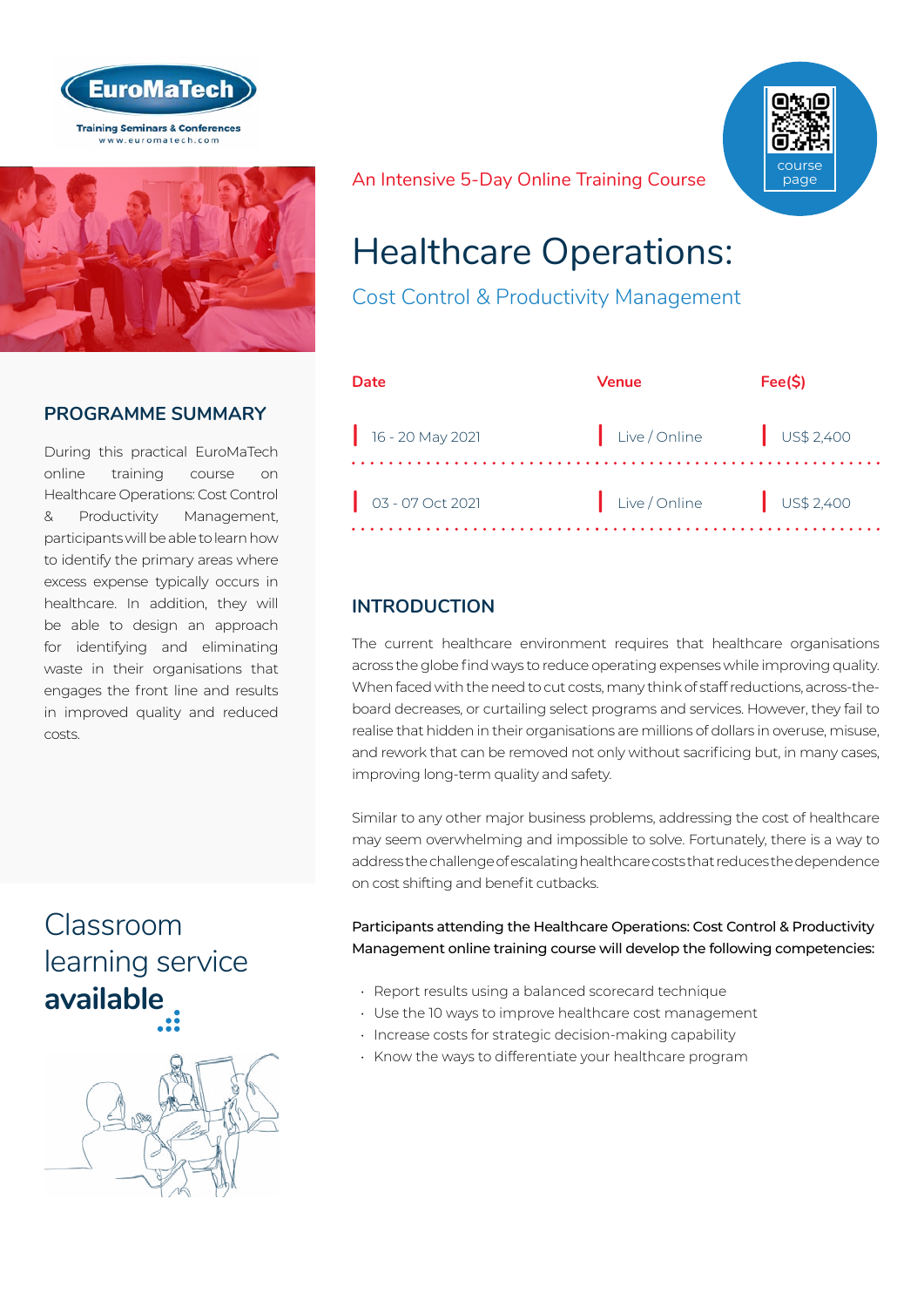#### **TRAINING METHODOLOGY**

Healthcare Operations: Cost Control & Productivity Management online training course uses a combination of class lectures, case studies / examples and group discussion. The latest educational methods and strategies are employed. The online training course is designed to maximize delegate participation. This gives participants the opportunity to discuss with other delegates and the presenter their specific problems and appropriate solutions.

#### **In-house Training**

EuroMaTech is capable of conducting this training programme exclusively for your delegates. Please e-mail us on inhouse@euromatech.ae for further information and/or to receive a comprehensive proposal.



**Training Seminars & Conferences** 



+971 50 196 6003

**Email Address:** info@euromatech.ae

**Website:** www.euromatech.com

#### **WHO SHOULD ATTEND**

The Healthcare Operations: Cost Control & Productivity Management online training course is appropriate for all Professionals working in healthcare/ hospital operations who need a basic knowledge and a better understanding of healthcare cost management, especially:

- Operations Manager
- Chief Financial Officer
- Chief Executive Officer
- Chief Quality Officer
- Director of Organisational Development
- Performance Improvement staff
- Administrative Director
- Risk Management Staff
- Department Head
- Patient Safety Officer

It will also benefit finance managers who have recently moved into the healthcare arena, who need to understand and practice how to apply cost control essentials in a healthcare context.

#### **PROGRAMME OBJECTIVES**

The primary objective of EuroMaTech's Healthcare Operations: Cost Control & Productivity Management online training course is to enhance cost control management skills among decision-makers in the hospital, especially leaders who are primarily responsible for financial decisions. Attendees will also be able to:

- Participate actively in financial decision making that affects their department, like budgeting and forecasting
- Understand the strategic role of basic cost concepts
- Explain cost-driver concepts at the activity, volume, structural, and executional levels
- Explain the cost concepts used in product and service costing
- Identify the different ways to calculate the true cost and understand the real cost to their organisation for delivering patient care
- Control those costs effectively to assure sustainable profitability and growth

#### **QUALITY CERTIFICATIONS & ACCREDITATIONS**



The PMI® Registered Education Provider logo is a registered mark of the Project Management Institute, Inc.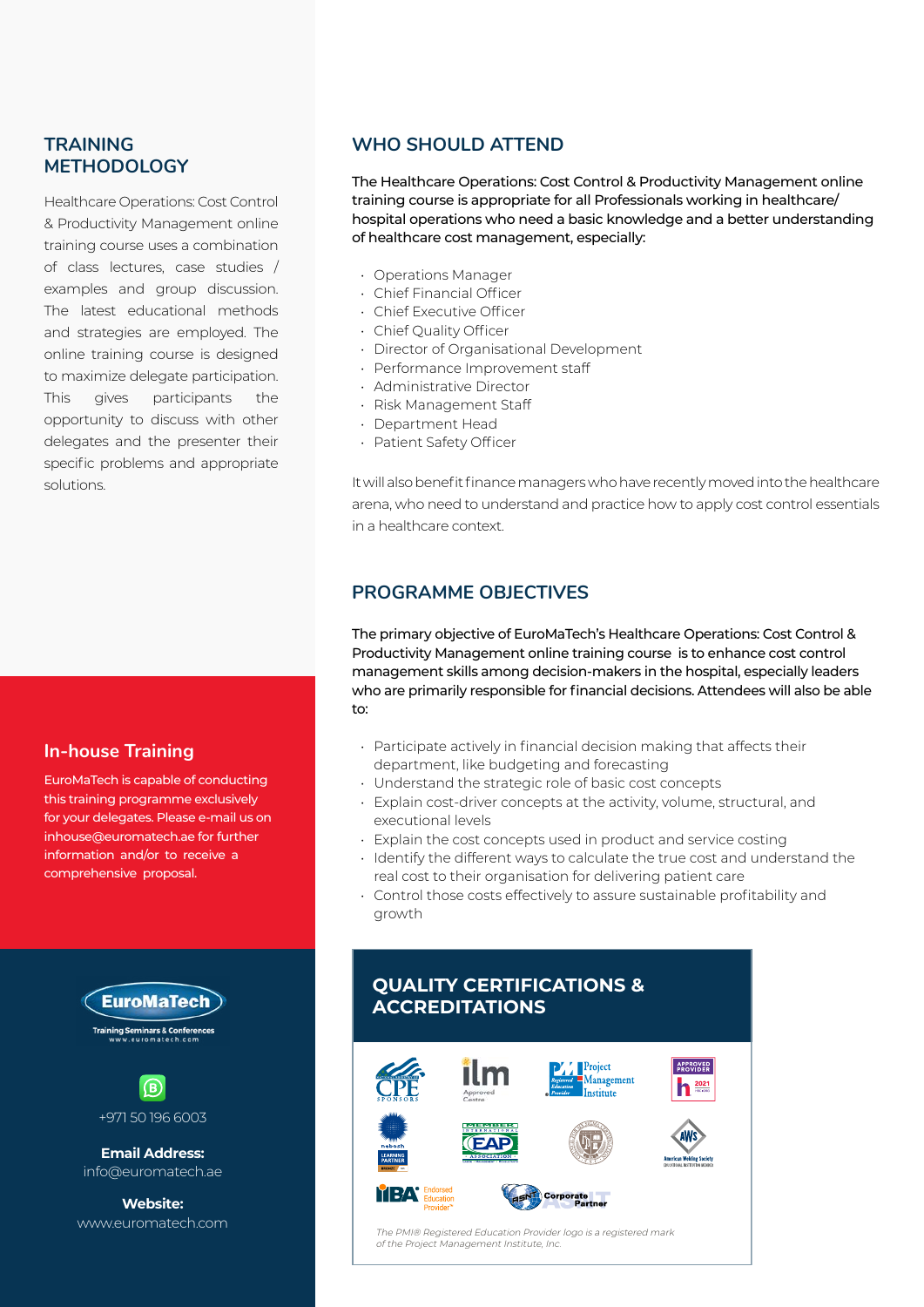# **COURSE OUTLINE**



# **Day 1**

#### Cost Management

- Direct vs. Indirect Costs
- Management Influence on Cost Behaviour
- Fixed Costs and Variable Costs
- Cost Hierarchy
- What is the Value of ABC
- When Would ABC be most Useful
- Cost Management Processes

# **Day 2**

#### Implementation of Cost Management Processes

- Metrics for Cost Analysis
- Cost Volume Profit (CVP) Analysis
- Assumptions of CVP
- The Basic CVP Model
- Extensions of the Basic CVP Model
- Make vs. Buy (Outsourcing)
- Performance Improvement

## **Day 3**

#### Economic Characteristics of Costs

- Relevant Costs for Decision Making
- Short-run vs. long-run
- Pitfalls to avoid
- 10 ways to improve healthcare cost management
- Report results using a balanced scorecard technique
- Adopt benchmarking
- Costs for Strategic Decision-Making

#### **Day 4**

#### Costs and Business Pressures

- Cost containment strategies
- Health issues around the world
- Healthcare market
- Health risk
- Employment challenges
- Lifestyle and chronic disease
- Preventing and managing claims

#### **Day 5**

#### Encourage Healthy Behaviours

- Incentive and Knowledge
- Combating Rising Employee Health Care Costs
- Cost Shifting Versus Cost Management
- Ways to Differentiate your Healthcare Program
- Employee Assistance Plan (EAP)
- Health Portal
- Health Risk Assessment (HRA)